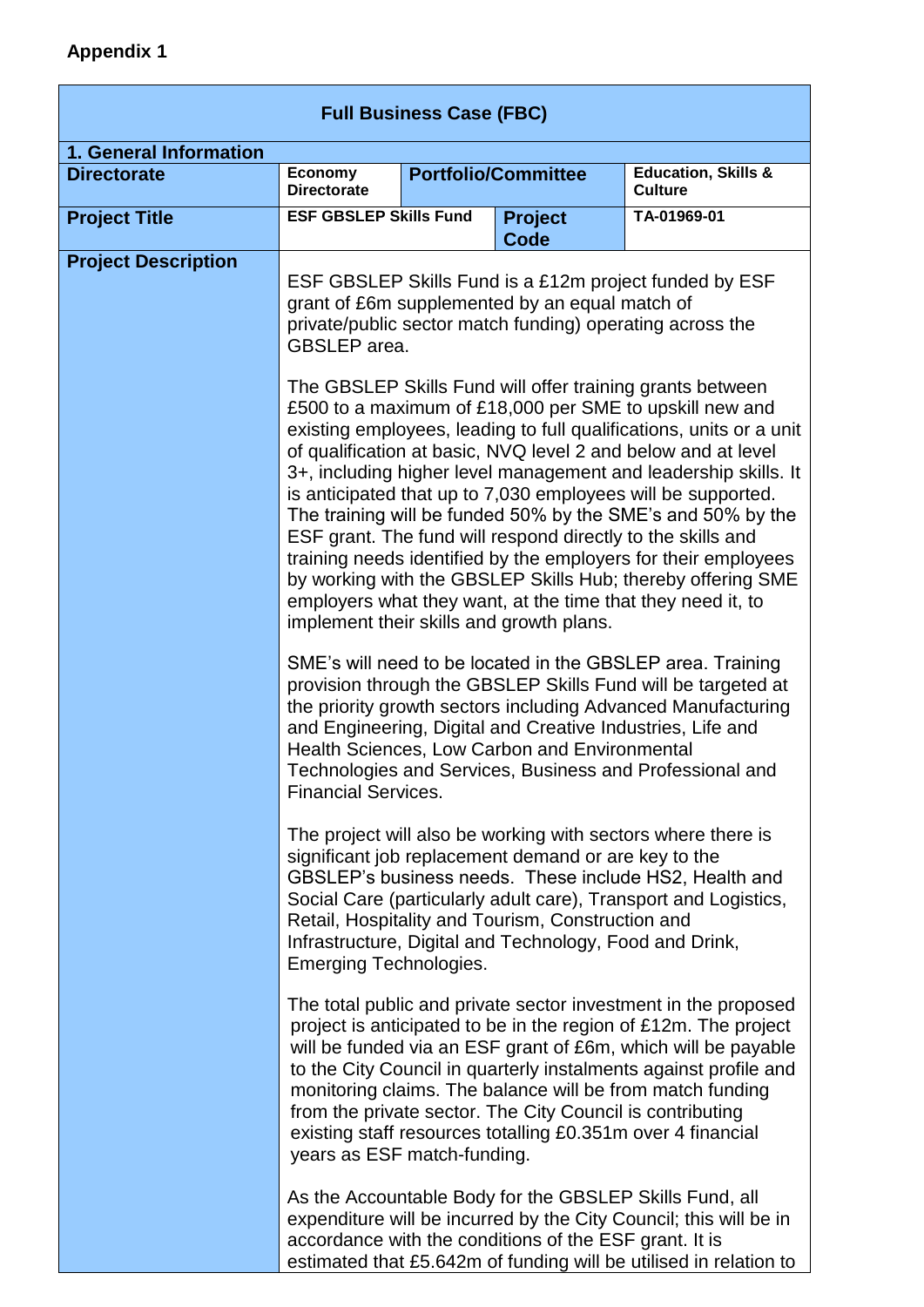support to SMEs (the "beneficiaries") and the balance of £0.358m will cover expenditure in relation Project delivery costs (staffing). The GBSLEP Skills Fund will fund training delivered up to 31<sup>st</sup>December 2021 with the project completing 31<sup>st</sup> March 2022.

The SME's will incur the full cost of the skills training expenditure including VAT and will be able to reclaim up to 50% of expenditure (excluding VAT) which is anticipated to be up to £5.642m in total.

As the Accountable Body for the ESF grant and to minimise the risk of claw back, the City Council will ensure all grant conditions will be enforced through the completion of the Council's Conditions of Grant Aid to enable the City Council to recover funds in the event of a breach of these terms. Applications will be closely scrutinised and projects will be closely managed as part of risk management, which is addressed in the Risk Register attached at Annex 1. Given the time dated nature of funding for this project, this will be managed so as to ensure that there are no ongoing revenue implications for the City Council after the project completion date.

GBSLEP Skills Hub will handle initial enquiries, undertake screening of skills need, sign post and refer appropriate SME's onto GBSLEP Skills Fund. Furthermore, other GBSLEP partners (not directly involved in the project) have agreed to generate awareness amongst their supply chains and make referrals onto the project.

The GBSLEP Skills Fund training selection is as follows: Option 1

SME's working with GBSLEP Skills Hub will identify the training course meeting both the business and employee needs, which will need to be accredited by the Ofqual framework or industry or professional accrediting bodies. Working with BCC project staff, the SME will select one of the project's delivery partners, who will agree the training course to be delivered, cost (market rate), timescale and the number of beneficiaries. This will form the basis of a Skills Agreement (Conditions of Grant Aid) between BCC and the SME.

Option 1 provides a comprehensive range of delivery partners with the expertise, experience and capacity across the full range of sectors and levels to deliver this project.

## Option 2

Where bespoke training is requested by the SME, which established delivery partners are unable to offer. The SME will be advised and supported to go through the [www.finditinbirmingham.com](http://www.finditinbirmingham.com/) web based procurement portal to find an appropriate training provider. This will form the basis of the Skills Agreement (COGA) between BCC and the SME. A declaration will need to be made to confirm funding from other sources to avoid double funding.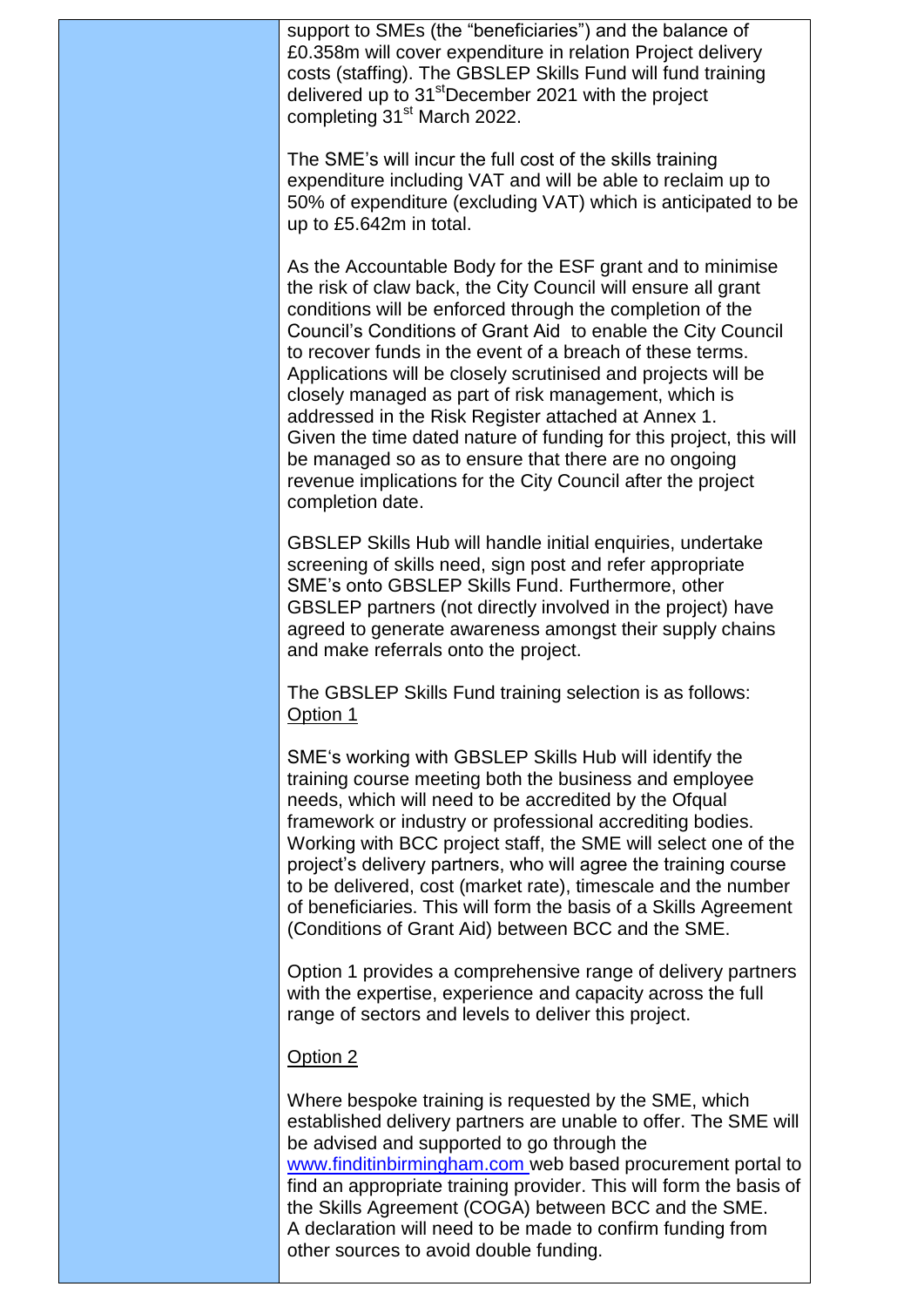|                                                   | <b>GBSLEP Local Authority Partners within the GBSLEP area</b><br>(Cannock, East Staffordshire, Tamworth, Lichfield, North<br>Worcestershire and Solihull) will also act as point of contact;<br>generate awareness, engage with businesses; organise<br>events, workshops and one to one sessions to maximise take<br>up of project.                                                                                                                                                                                                                                                                                                                                                                                                                                                                                                                                                                                                                                                                                                                                                                                                                                                                                                                   |  |  |  |
|---------------------------------------------------|--------------------------------------------------------------------------------------------------------------------------------------------------------------------------------------------------------------------------------------------------------------------------------------------------------------------------------------------------------------------------------------------------------------------------------------------------------------------------------------------------------------------------------------------------------------------------------------------------------------------------------------------------------------------------------------------------------------------------------------------------------------------------------------------------------------------------------------------------------------------------------------------------------------------------------------------------------------------------------------------------------------------------------------------------------------------------------------------------------------------------------------------------------------------------------------------------------------------------------------------------------|--|--|--|
|                                                   | The City Council will be the Accountable Body and the lead<br>organisation for this project. It will also undertake the<br>engagement with delivery partners, GBSLEP SKILLS Hub,<br>participating GBSLEP local authority partners and ensure they<br>are provided with all the necessary information in order to<br>recruit suitable businesses from their area. This will include<br>the provision of appropriate marketing materials and activities.                                                                                                                                                                                                                                                                                                                                                                                                                                                                                                                                                                                                                                                                                                                                                                                                 |  |  |  |
|                                                   | The Business Development and Innovation (BDI) Team within<br>the Economy Directorate has been established for this<br>purpose. The City Council and the GBSLEP Skills Hub will put<br>full management and control procedures in place.                                                                                                                                                                                                                                                                                                                                                                                                                                                                                                                                                                                                                                                                                                                                                                                                                                                                                                                                                                                                                 |  |  |  |
|                                                   | Marketing and Engagement - of businesses and referrals will<br>be carried out by the City Council, GBSLEP Skills Hub, and<br>participating LEP Partners drawing upon local knowledge and<br>experience. The City Council will oversee the development of<br>the necessary marketing materials and literature to reflect the<br>project contact and geographical coverage. GBSLEP Skills<br>Hub and LEP local authority partners will be responsible for<br>market awareness and promotion, enquiry handling, initial<br>screening of business suitability and ensuring local<br>businesses understand the project criteria and application<br>process in their respective areas. This is an SME based grant<br>project and excludes all other businesses, which fall outside<br>this definition.                                                                                                                                                                                                                                                                                                                                                                                                                                                       |  |  |  |
|                                                   | The City Council will also be required to monitor job outputs<br>created by the project for a period of up to 31 <sup>st</sup> December<br>2022 (i.e. a year after project completion).                                                                                                                                                                                                                                                                                                                                                                                                                                                                                                                                                                                                                                                                                                                                                                                                                                                                                                                                                                                                                                                                |  |  |  |
| <b>Links to Corporate</b><br>and Service Outcomes | The objectives of the project are consistent with the<br>Birmingham City Council Plan: 2018 -2022 Priority 1: We will<br>create opportunities for local people to develop skills and<br>make the best of economic growth. Evidence shows that<br>under-developed leadership and management skills, a<br>widespread failure to adopt management best practices,<br>inability to recruit skilled staff and upskilling of existing<br>employees are constraining the performance and growth of a<br>significant number of SME's. All of which contribute to a<br>widening skills gap. GBSLEP Skills Fund will contribute to the<br>Jobs and Skills priorities by increasing skill levels within the<br>City, improving productivity and competitiveness (increased<br>turnover and profitability) of SME's.<br>The project is aligned to the European Structural and<br>Investment Fund (ESIF) and Strategic Economic Plan (SEP)<br>of GBSLEP. A key objective of the SEP is to increase<br>business and workforce productivity and competitiveness by<br>raising skills levels and stimulating demand-led innovation.<br>GBSLEP Skills Fund will directly contribute to this objective by<br>raising skills levels enabling businesses and supply chains |  |  |  |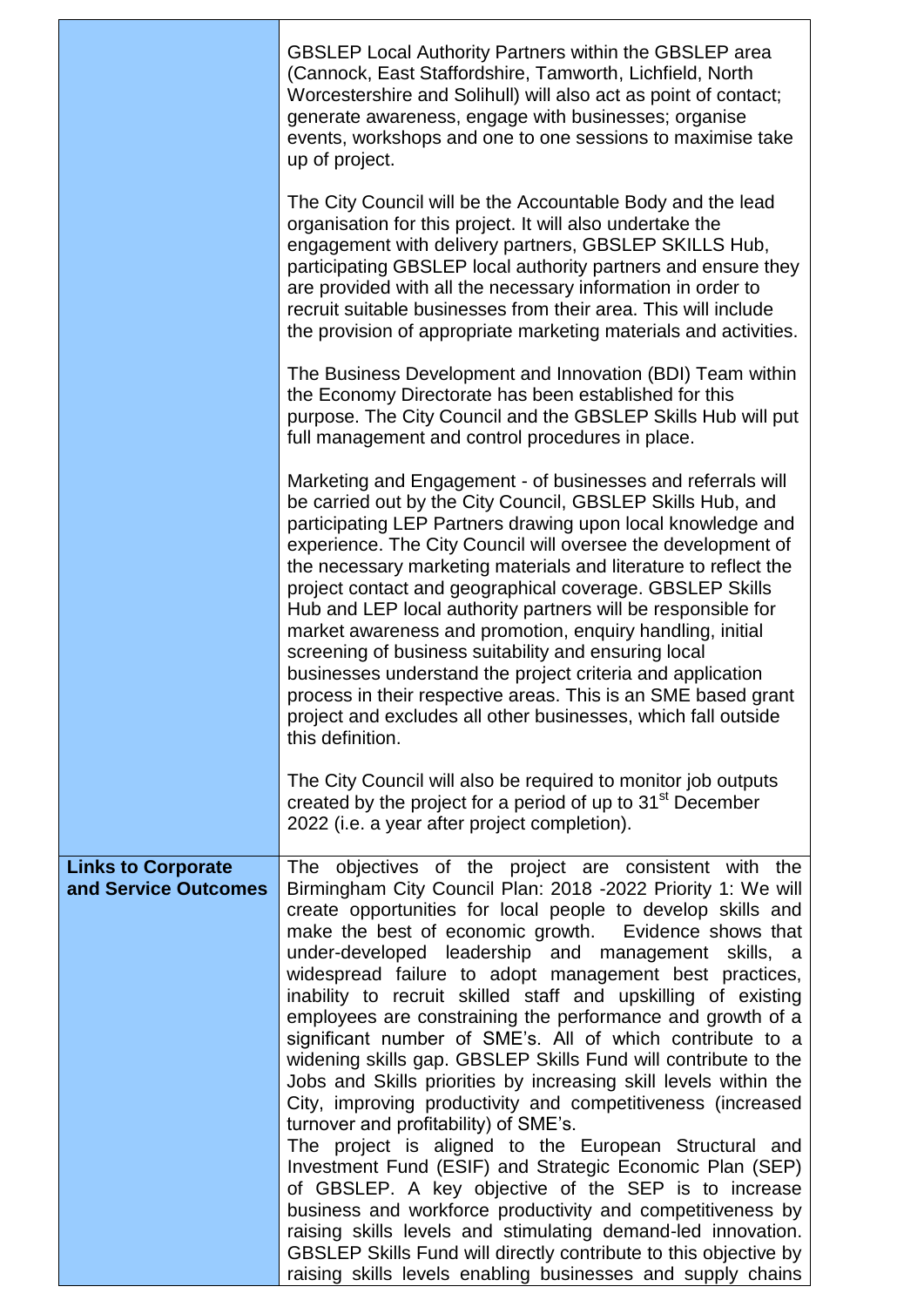|                                                             | development.<br>GBSLEP Skills Fund is fully aligned to the aims of the<br>European Social Fund (ESF) Call under Priority Axis 2.1 by<br>stimulating skills growth by delivering a range of activities<br>addressing market failure and identified skills gap:<br>chain performance, productivity and competitiveness<br>$\bullet$<br>level 2 and below and level 3+<br>$\bullet$<br>$\bullet$<br>progression in employment and address gender<br>employment and wage gap. |                            | responding to major opportunities including HS2 to upskill,<br>retain, attract and enable workforce progression. GBSLEP<br>Skills Fund will also support GBSLEP's delivery of the national<br>industrial strategy by improving productivity through workforce<br>Transforming management expertise, workforce capability<br>and capacity, embedding tools to sustain SME's supply<br>Providing demand-led pragmatic skills packages at basic,<br>Developing a 'ladder of skills progression' for employees<br>Increasing skills levels of employed women to encourage |
|-------------------------------------------------------------|---------------------------------------------------------------------------------------------------------------------------------------------------------------------------------------------------------------------------------------------------------------------------------------------------------------------------------------------------------------------------------------------------------------------------------------------------------------------------|----------------------------|-----------------------------------------------------------------------------------------------------------------------------------------------------------------------------------------------------------------------------------------------------------------------------------------------------------------------------------------------------------------------------------------------------------------------------------------------------------------------------------------------------------------------------------------------------------------------|
| <b>Project Definition</b><br><b>Document Approved</b><br>by | <b>Briefing note to Cabinet</b><br>Member for Jobs and<br>Skills to approve Outline<br>Application and reported<br>to Star Chamber                                                                                                                                                                                                                                                                                                                                        | Date of<br><b>Approval</b> | 23 <sup>rd</sup> November 2017                                                                                                                                                                                                                                                                                                                                                                                                                                                                                                                                        |

| <b>Benefits</b>                            | <b>Measure</b><br><b>Impact</b>                                                                                                                                   |                                                                                                                                                                                                                                                                                                                                                                                                                                                                                                                        |  |  |  |
|--------------------------------------------|-------------------------------------------------------------------------------------------------------------------------------------------------------------------|------------------------------------------------------------------------------------------------------------------------------------------------------------------------------------------------------------------------------------------------------------------------------------------------------------------------------------------------------------------------------------------------------------------------------------------------------------------------------------------------------------------------|--|--|--|
| <b>Quantification-Impact</b><br>on Outcome | To assist 7,030 new and existing<br>employee beneficiaries within<br>existing SME's to increase their<br>skill levels across the GBSLEP<br>area by December 2021. | Will lead to up to an<br>estimated £12m of<br>public and private sector<br>investment to help raise<br>skill levels and improve<br>business performance.<br>The SME's will benefit<br>from a more skilled<br>workforce, which will<br>lead to an increase in<br>productivity, staff<br>retention, workforce<br>progression and<br>opportunities for newly<br>qualified<br>apprentices/graduates to<br>be employed. The<br>Project will contribute<br>towards addressing the<br>skills gap within the local<br>economy. |  |  |  |
| <b>Project Deliverables</b>                | <b>Project Outcomes:</b>                                                                                                                                          |                                                                                                                                                                                                                                                                                                                                                                                                                                                                                                                        |  |  |  |
|                                            | Increase basic, level 2 and below, level 3+ of 7,030<br>employees.                                                                                                |                                                                                                                                                                                                                                                                                                                                                                                                                                                                                                                        |  |  |  |
| <b>Scope</b>                               | <b>Project scope</b>                                                                                                                                              |                                                                                                                                                                                                                                                                                                                                                                                                                                                                                                                        |  |  |  |
|                                            | The GBSLEP Skills Fund will operate across GBSLEP. The<br>City Council will deliver the project through a network of<br>partners across the GBSLEP area.          |                                                                                                                                                                                                                                                                                                                                                                                                                                                                                                                        |  |  |  |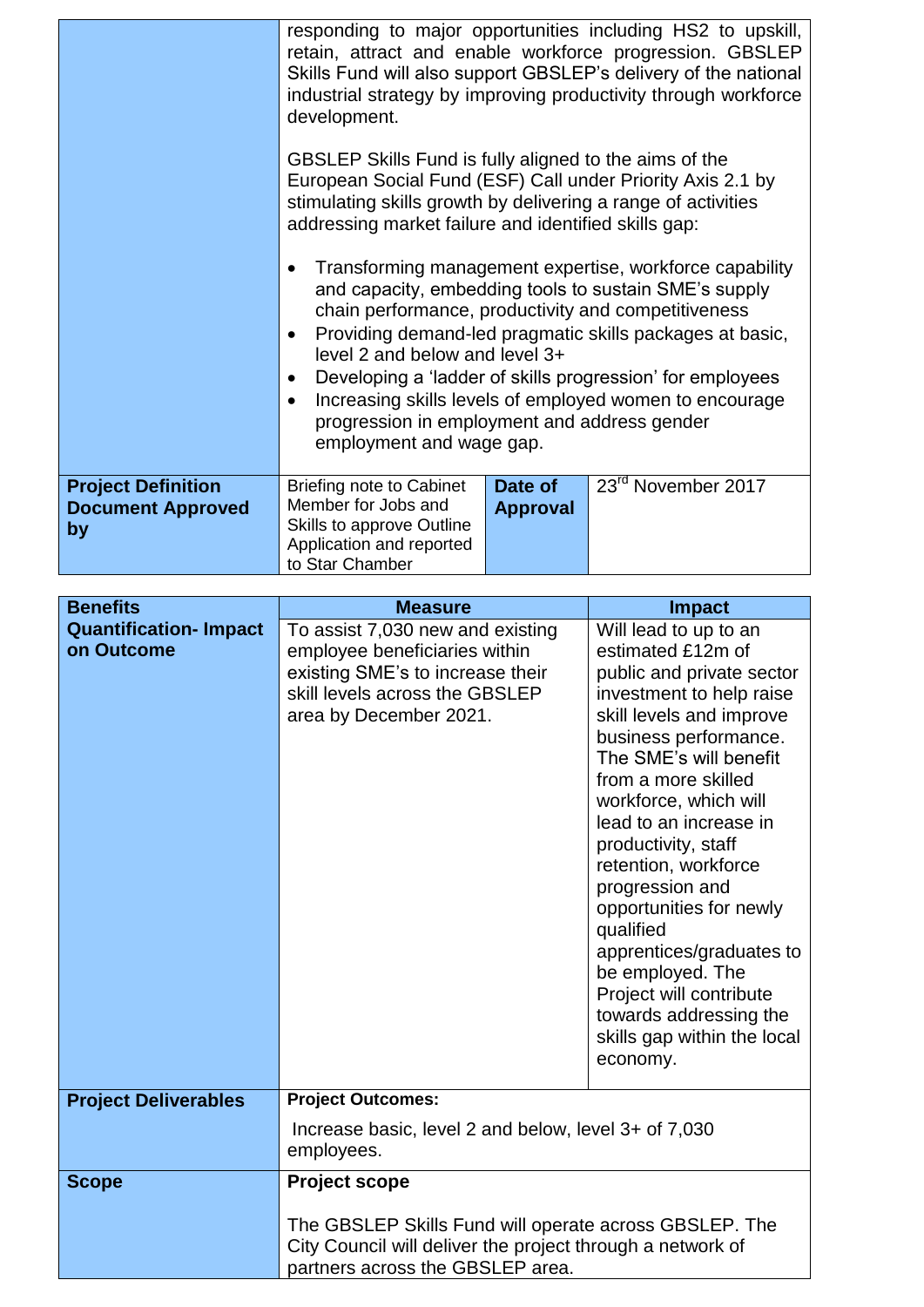To be eligible, businesses have to:

- The applicant has to be an SME under ESF guidance
- Participants/beneficiaries must be new and or existing employees of SME's
- Seeking to upskill their employees
- Based in GBSLEP area
- Operating in priority growth sectors including Advanced Manufacturing and Engineering, Digital and Creative Industries, Life and Health Sciences, Low Carbon and Environmental Technologies and Services, Business and Professional and Financial Services, HS2, Health and Social Care (particularly adult care), Transport and Logistics, Retail, Hospitality and Tourism, Construction and Infrastructure, Digital and Technology, Food and Drink, Emerging Technologies
- TNA, Diagnostic and Skills plans must be completed
- 50% ESF funded training grants of between £500 to £18,000 per SME
- 50% cash match from SME's
- Training must be at basic, Level 2 and below and level 3+. Training must be a full qualification or a unit or units of a qualification
- The training course must be accredited by the Ofqual framework, industry or a professional accrediting body
- Where bespoke training is requested by the SME, it will still need to be accredited by the above
- A declaration will need to be made to confirm funding received or applied from other sources to avoid double funding.

Each application for skills funding will be subject to eligibility and due diligence prior to sign off by Head of Business Enterprise and Innovation.

Skills funding of £500 to £18,000 will be operated in accordance with State Aid De minimis regulations.

The support to SME's will be paid retrospectively on satisfactory completion of the skills project and evidence of defrayal as set out in the funding agreement.

The City Council will manage the GBSLEP Skills Fund and monitor related outputs, to ensure businesses deliver their skills investment plans. Assistance will only be provided to those that meet the project criteria.

Written confirmation is required to DWP from the City Council that ESF funding will not be drawn down until both the End Beneficiary SME and the City Council have both defrayed the eligible expenditure. In addition, the City Council to confirm in writing DWP that funding will not be provided to ineligible businesses or business sectors as detailed in the ESF National Eligibility Rules.

As the Accountable Body, the City Council will ensure that funding paid to SME's will be in accordance with the City Council's Standing Orders, ESF conditions and financial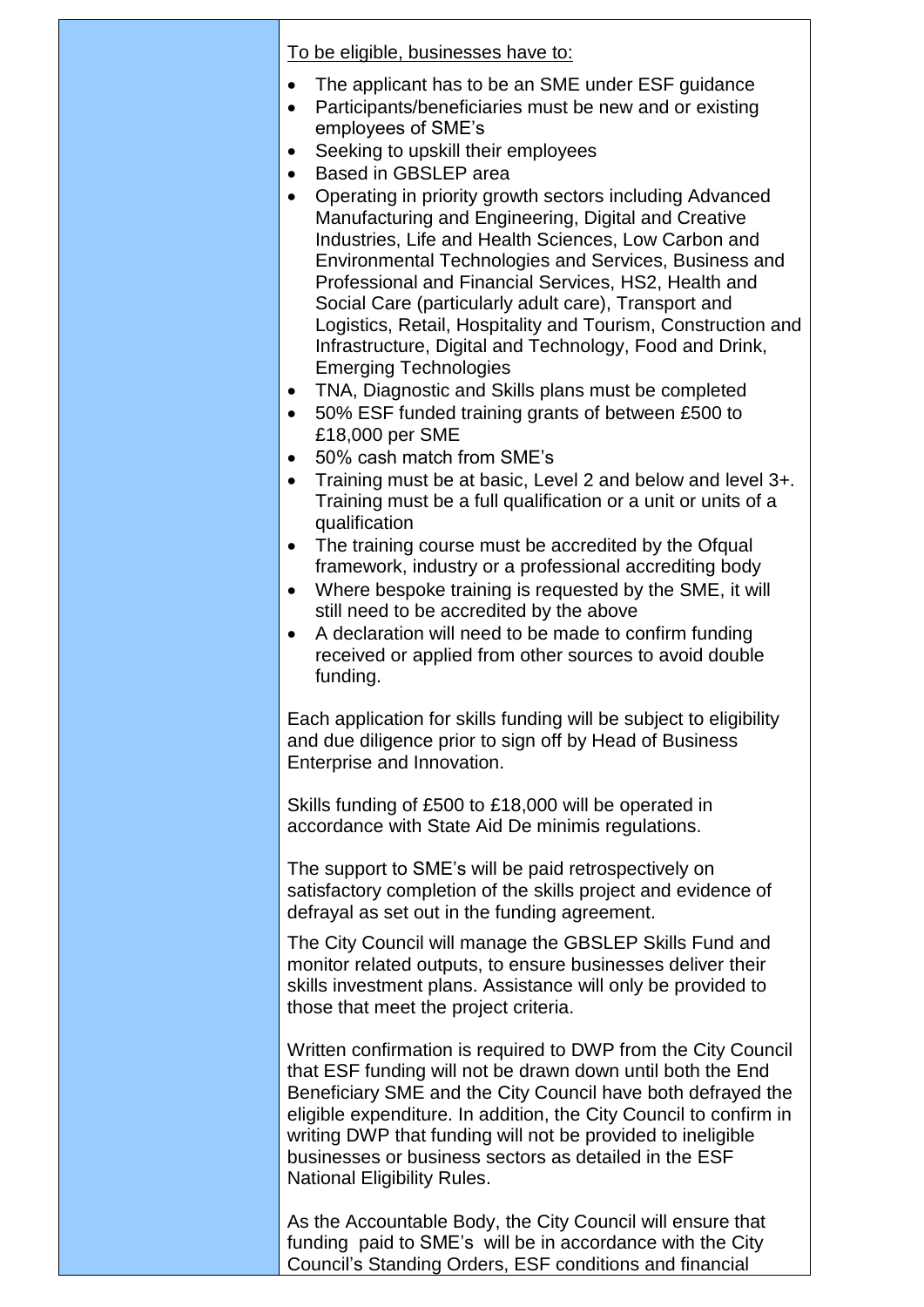|                                                                  | regulations specifically completion of a Conditions of Grant<br>Aid (COGA).                                                                                                                                                                                                                                                                                                                                                                                                                                                                               |  |  |  |  |
|------------------------------------------------------------------|-----------------------------------------------------------------------------------------------------------------------------------------------------------------------------------------------------------------------------------------------------------------------------------------------------------------------------------------------------------------------------------------------------------------------------------------------------------------------------------------------------------------------------------------------------------|--|--|--|--|
|                                                                  |                                                                                                                                                                                                                                                                                                                                                                                                                                                                                                                                                           |  |  |  |  |
| <b>Scope exclusions</b>                                          | The City Council is not providing any cash match-funding<br>towards this project.                                                                                                                                                                                                                                                                                                                                                                                                                                                                         |  |  |  |  |
|                                                                  | <b>GBSLEP Skills Fund will only support SMEs across GBSLEP</b><br>area.                                                                                                                                                                                                                                                                                                                                                                                                                                                                                   |  |  |  |  |
|                                                                  | Excludes all businesses with over 20% of direct dealings with<br>the public.                                                                                                                                                                                                                                                                                                                                                                                                                                                                              |  |  |  |  |
|                                                                  |                                                                                                                                                                                                                                                                                                                                                                                                                                                                                                                                                           |  |  |  |  |
| <b>Dependencies on</b><br>other projects or<br><b>activities</b> | Staffing requirements will be fully met from within existing BDI<br>team resources supplemented to deliver the project.<br>Additional support will be required from the Economy<br>Directorate's graduate Hub to support the programme.                                                                                                                                                                                                                                                                                                                   |  |  |  |  |
|                                                                  | The achievement of spend and output profiles is dependent<br>on the predicted levels of uptake and uncertain market<br>conditions is a risk. The City Council will mitigate this through<br>a promotion campaign through the GBSLEP.                                                                                                                                                                                                                                                                                                                      |  |  |  |  |
|                                                                  | Risks relating to lack of awareness, take up and number of<br>applications, scheme flexibility, compliance with the grant offer<br>letter, resource management and project overrun are set out<br>in the attached Risk Register (see Annex 1) together with an<br>action plan mitigating these risks.                                                                                                                                                                                                                                                     |  |  |  |  |
| <b>Achievability</b>                                             | The allocation of adequate and necessary staff resource and<br>structured work plans will be essential to ensure the project<br>proceeds according to the project management plan prepared.                                                                                                                                                                                                                                                                                                                                                               |  |  |  |  |
|                                                                  | Full Engagement of the GBSLEP partners will be important to<br>ensure satisfactory cover across GBSLEP area. GBSLEP<br>Partners are fully committed to participate and to see the<br>project operating across the LEP area.                                                                                                                                                                                                                                                                                                                               |  |  |  |  |
|                                                                  | The City Council has a successful track record for the<br>development, securing external funding and delivery of<br>significant business development projects both in Birmingham<br>and on a wider regional and national basis (£33m Business<br>Growth Programme, £8m Property Improvement Programme,<br>£75m RGF and ERDF funded Green Bridge Supply Chain<br>Project, £33m ERDF funded Business Growth Project, £9m<br>Business Innovation Project, £10m Business Support for<br>Creative Industries Project and £8m Business Development<br>Project). |  |  |  |  |
|                                                                  | Marketing and promotion of activities through the use of<br><b>GBSLEP Skills and Growth Hubs, GBSLEP LA partners</b><br>websites, launch event, websites, supply chain network<br>events, PR, Project literature will commence in November<br>2018.                                                                                                                                                                                                                                                                                                       |  |  |  |  |
| <b>Project Manager</b>                                           | Suresh Patel 0121 303 3091                                                                                                                                                                                                                                                                                                                                                                                                                                                                                                                                |  |  |  |  |
|                                                                  | suresh.patel@birmingham.gov.uk                                                                                                                                                                                                                                                                                                                                                                                                                                                                                                                            |  |  |  |  |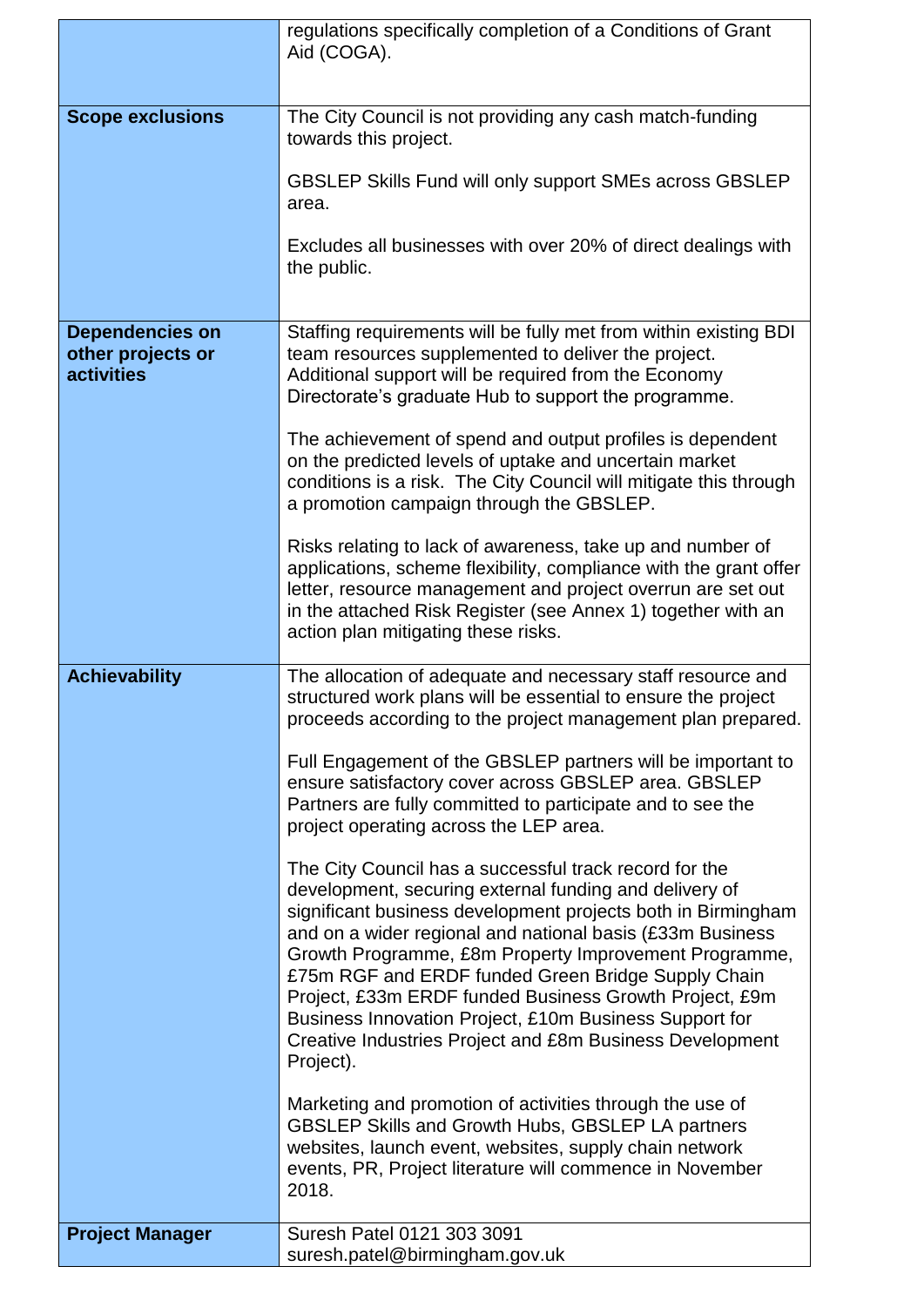| <b>Budget Holder</b>        | Mohammed Zahir 0121 303 2956                      |                                                           |  |  |
|-----------------------------|---------------------------------------------------|-----------------------------------------------------------|--|--|
|                             | mohammed.zahir@birmingham.gov.uk                  |                                                           |  |  |
|                             |                                                   |                                                           |  |  |
| <b>Sponsor</b>              | <b>Richard Cowell 0121 303 9880</b>               |                                                           |  |  |
| <b>Project Accountant</b>   | Rob Pace 0121 303 3817 rob.pace@birmingham.gov.uk |                                                           |  |  |
| <b>Project Board</b>        | N/A                                               |                                                           |  |  |
| <b>Members</b>              |                                                   |                                                           |  |  |
| <b>Head of City Finance</b> | Simon Ansell-                                     | 24 <sup>th</sup> October<br><b>Date of HoCF Approval:</b> |  |  |

2018

Head of City Finance-Regeneration

**(HoCF)**